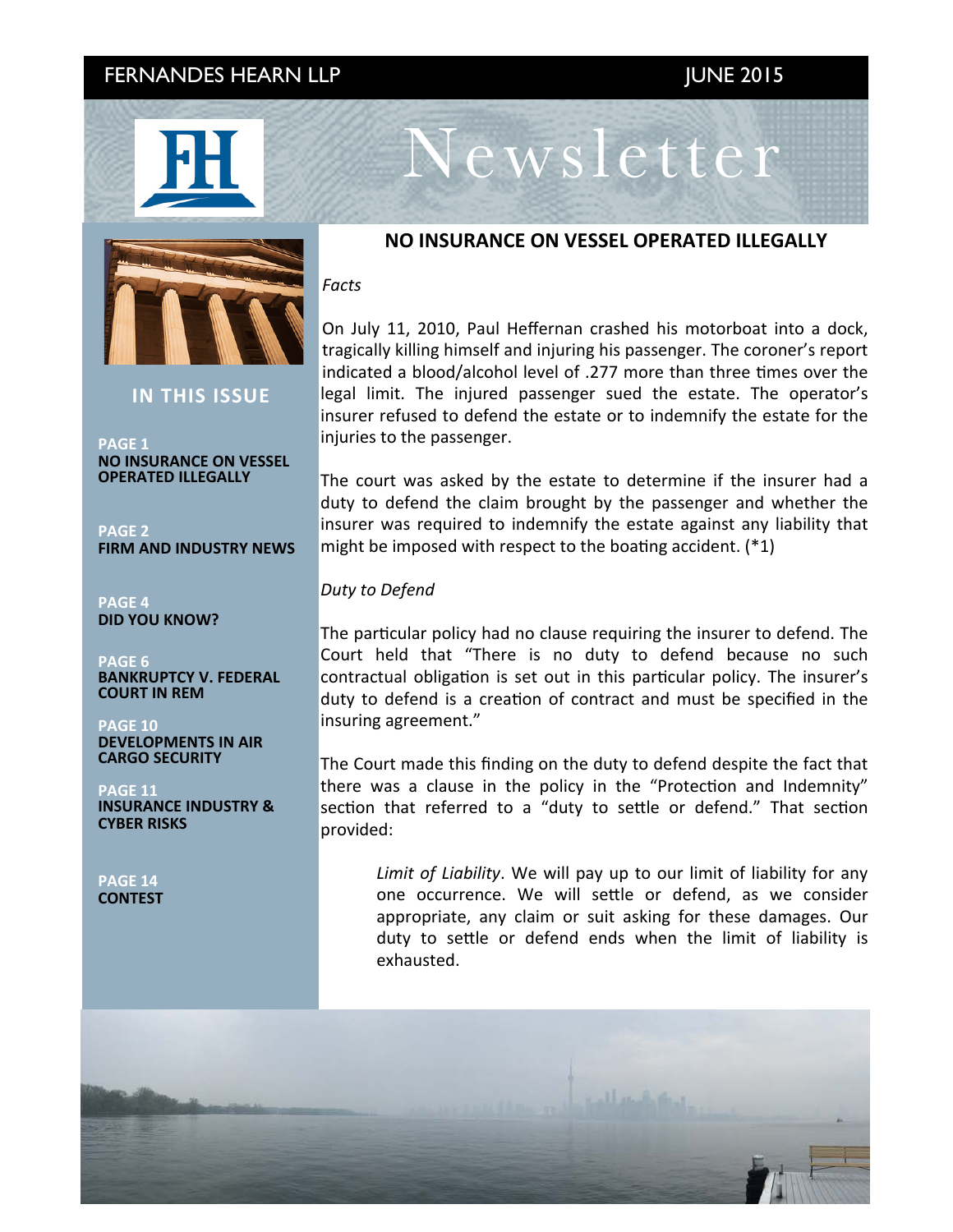### **FIRM AND INDUSTRY NEWS**

- **Charles Hammond** will be joining the Fernandes Hearn team as an associate lawyer on July  $6<sup>th</sup>$ , 2015. Charles has practiced civil litigation with a mid size firm in Toronto since his call to the Ontario bar in 2013.
- **Louis Amato-Gauci** and Gordon Hearn will be representing the Firm at the Annual Summer Executive Meeting of the Transportation Lawyers Association in Madison, Wisconsin on July 31 and August 1st.
- **Canadian Board of Marine Underwriters** Montreal Golf Tournament, Golf des Illes, Boucherville Quebec, August 19<sup>th</sup>, 2015.
- 12<sup>th</sup> International Marine Claims Conference will take place in Malahide, Co. Dublin 23 to 25 September 2015.
- **2015 Canadian Transport Lawyers Association Annual Conference** will take place in Kelowna, British Columbia 1-3 October 2015
- **2015 Surface Transportation Summit** will take place on October 14, 2015 in Mississauga Ontario.
- Fort Lauderdale Mariners Club 26th Annual Marine Seminar will be taking place November 3-4, 2015, in Fort Lauderdale Florida.

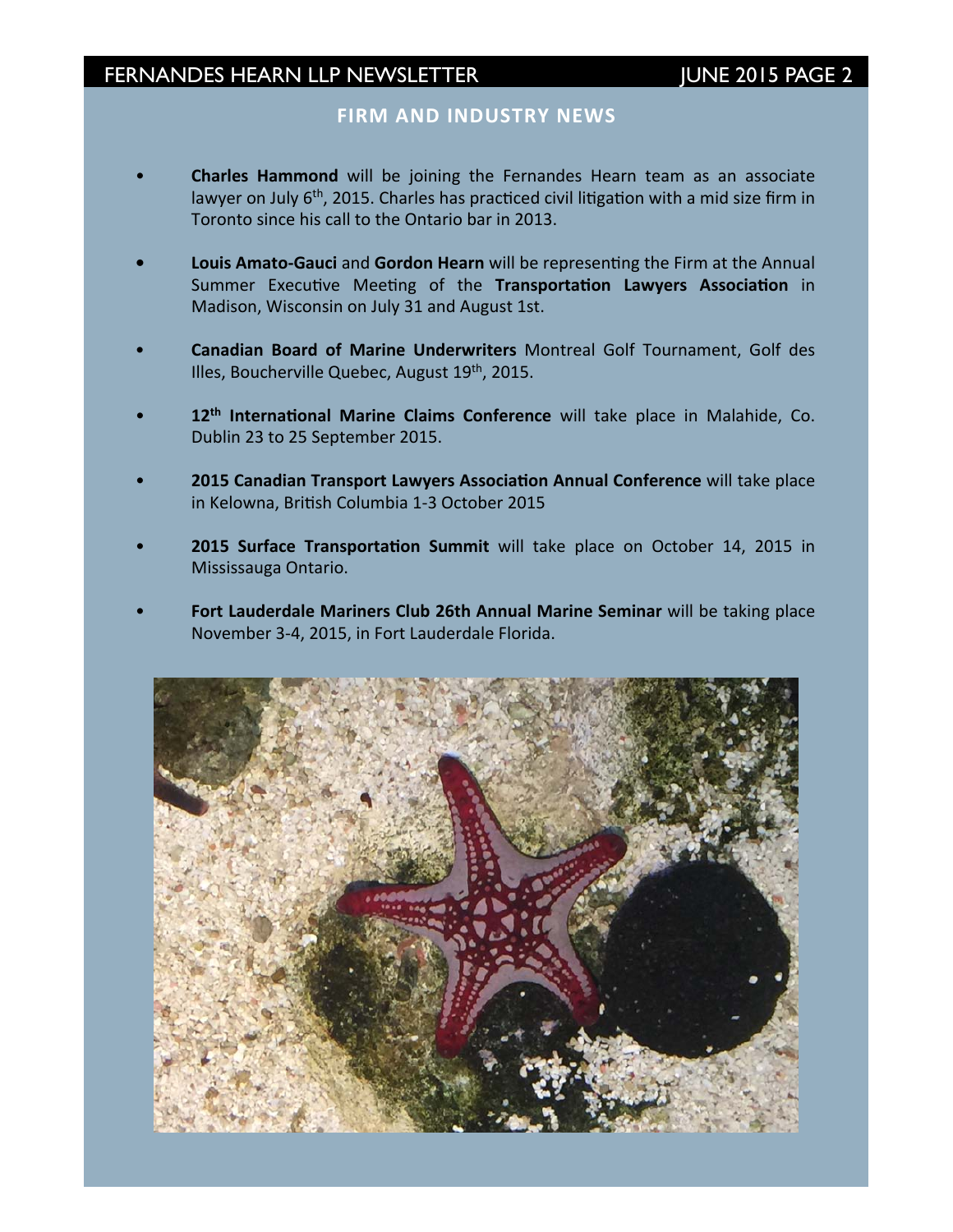# INVESTOR NEWSLETTER ISSUE NEWSLETTER TERMINDES HEARN LLP NEWSLETTER TERMINOLOGY OF THE SAME 2015 PAGE 3

The Court was of the view that this provision did not oblige the insurer to defend every action. The language was clear that the insurer would only defend a claim or suit where in its determination it was appropriate to do so. The judge took comfort in his finding by stating that even if he was wrong on this interpretation, he would still conclude that there was no duty to defend because, on the facts of the case, there was no duty to indemnify.

### *Duty to Indemnify*

The policy had a provision that provided that the insurer would not be liable if the vessel was operated illegally or used for any illicit or prohibited trade or transportation. The court noted that under the *Criminal Code* it is a criminal offence under s.  $253(1)(b)$  to operate a vessel having a blood alcohol level of more than .08. The insurer denied coverage because the deceased operator had a blood/alcohol level of .277 while operating the motor boat and the insured vessel was thus being "operated illegally."

The Court looked at the broad language of the policy exclusion and gave its views that not all breaches of a statute would result in an exclusion. The Court stated (\*3):

> One can imagine a boating accident situation where the owner of the vessel

is found to be in breach of a boating regulation that is unrelated to the actual operation of the boat. For example, a breach of a regulation requiring the lettering on the hull to be a specific size or colour. No reasonable insured would think that the boat was being "operated illegally" at the time of the accident just because there was a technical breach of the lettering regulation and no reasonable judge would deny coverage in those circumstances.

The Court found that this was not the case in the current situation. The motorboat was actually being operated by a driver whose blood/alcohol level was well over .08. "No insured would reasonably believe that insurance coverage would be available in a case of drunk driving and there is no public policy reason to suggest otherwise." (\*4)

The Court found that the insurer did not have any duty to indemnify the estate.

#### *Rui Fernandes*

#### Endnotes

- (\*1) *Heffernan v. Lloyd's Canada* 2015 ONSC 853.
- (\*2) R.S.C. 1985 c. C-46.
- (\*3) *Heffernan* at paragraph 9.
- (\*4) *Heffernan* at paragraph 11.

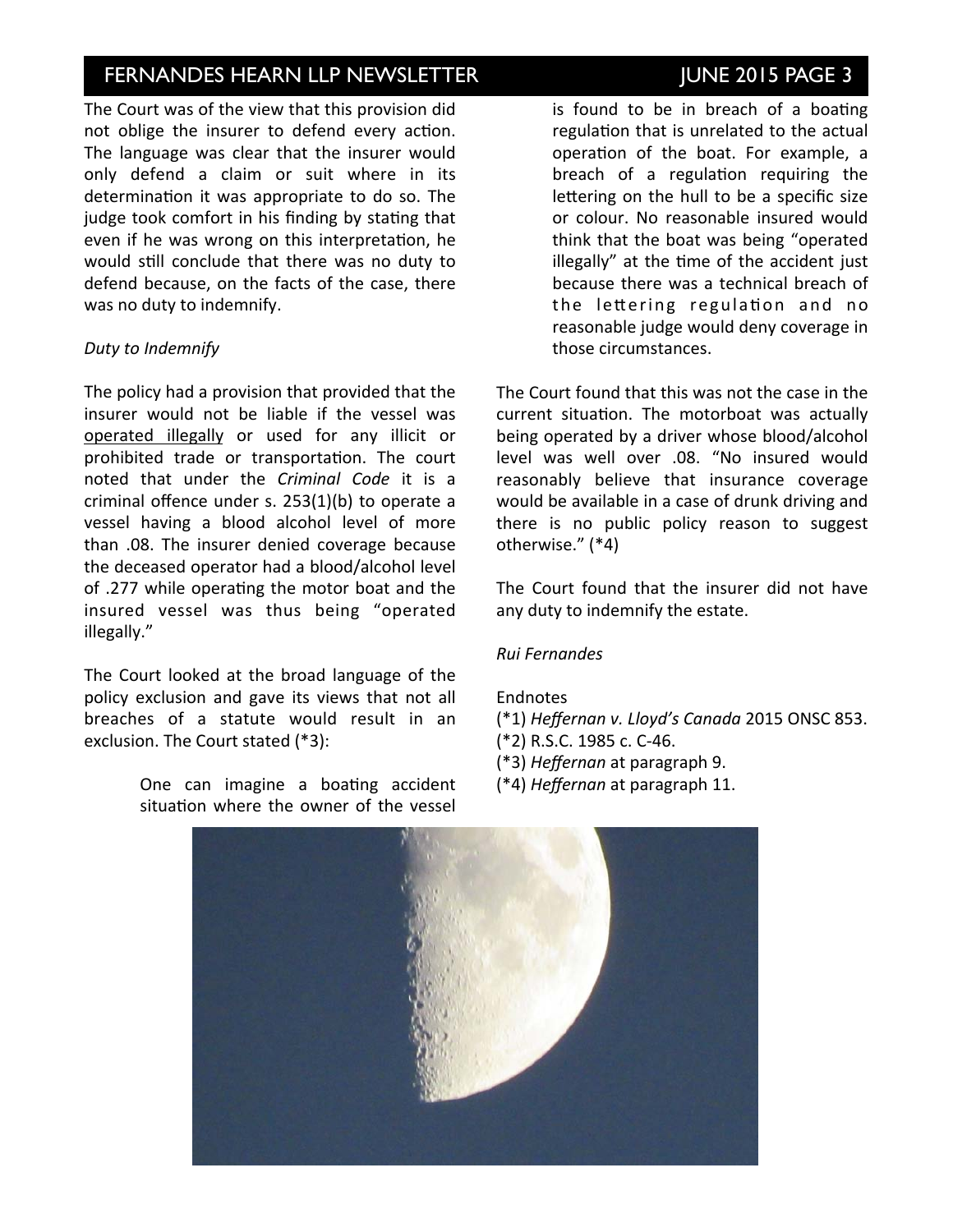#### **2. Did You Know?**

#### *Marine*

Introducing the Great Lakes Seaway Partnership

On June 9, 2015, the American Great Lakes Ports Association in partnership with the Lake Carriers' Association, Fednav Limited, and the Saint Lawrence Seaway Development Corporation announced that they have jointly sponsored a new bi-national public affairs programme called The Great Lakes Seaway Partnership. This partnership of American and Canadian maritime organizations is intended to educate the public about the benefits of commercial shipping in the Great Lakes Seaway region. There will be an education-focused communications programme, sponsored research, and close working ties with the media, policy makers, community groups, allied industries and environmental stakeholders. The associated website features sections dedicated to the programme's three  $key$  messages  $-$  Economy, Environment, and Safety – as well as facts and figures about the eight Great Lakes states and two Canadian provinces as well as providing the latest news about ports, shipping companies and industry associations and programmes.  $(*1)$ 

#### *Rail*

Lac Megantic Compensation Fund  $-$  US firm contributes \$110 million

World Fuel Services Corporation, an American global fuel logistics company and its affiliates and former joint ventures, announced on June 8, 2015, that it will contribute US\$110 million to a compensation fund established to compensate parties who suffered losses as a result of the Lac Megantic derailment on July 6, 2013. There will also be assignment of certain claims against third parties. It has entered into a settlement agreement with the trustee for the U.S. bankruptcy estate of Montreal, Maine & Atlantic Railway Ltd., Montreal, Maine and Atlantic Canada Co. (MMAC), and the monitor in MMAC's Canadian bankruptcy to resolve claims arising out of the train derailment. The terms of the settlement agreement are subject to approval by the creditors and courts involved in the U.S. and Canadian bankruptcies and the funds are expected to come primarily from insurance. The compensation fund now has contributions of approximately \$345 million. (\*2)

#### *Road*

Trucker gets stuck in tanker

A truck driver in Fort Erie Ontario had to be rescued in May 2015 from the inside of the holding tank of the transport truck that he was driving. The truck was parked at the Flying J Truck Stop and the trucker used his cell phone to call his dispatch, which in turn called 911. Apparently, the truck driver climbed inside the holding tank but the hatch closed behind him on its own. A ladder was lowered to the trucker, who emerged unscathed. Fortunately, he was not carrying hazardous materials. No explanation for his adventure has been reported. (\*3)

#### *Air*

Transportation Safety Board Preliminary Report: Jet crash short of Halifax runway in March 2015 had no mechanical problems

An Air Canada passenger jet crashed about 200 metres short of a Halifax airport runway on March 29 2015. According to the Transportation Safety Board's preliminary report released on June 15, 2015, there were no mechanical problems with the jet and that the Airbus 320-200 was correctly configured for landing, its air speed was consistent with a normal approach and there were no mechanical deficiencies with its engines, flight controls, landing gear and navigation systems. The report did confirm poor weather conditions with the wind gusting at 48 kilometres per hour from the north-northwest, forward visibility at 1,600 metres amidst snow and drifting snow and vertical visibility above the ground at just 91 metres. The flight-data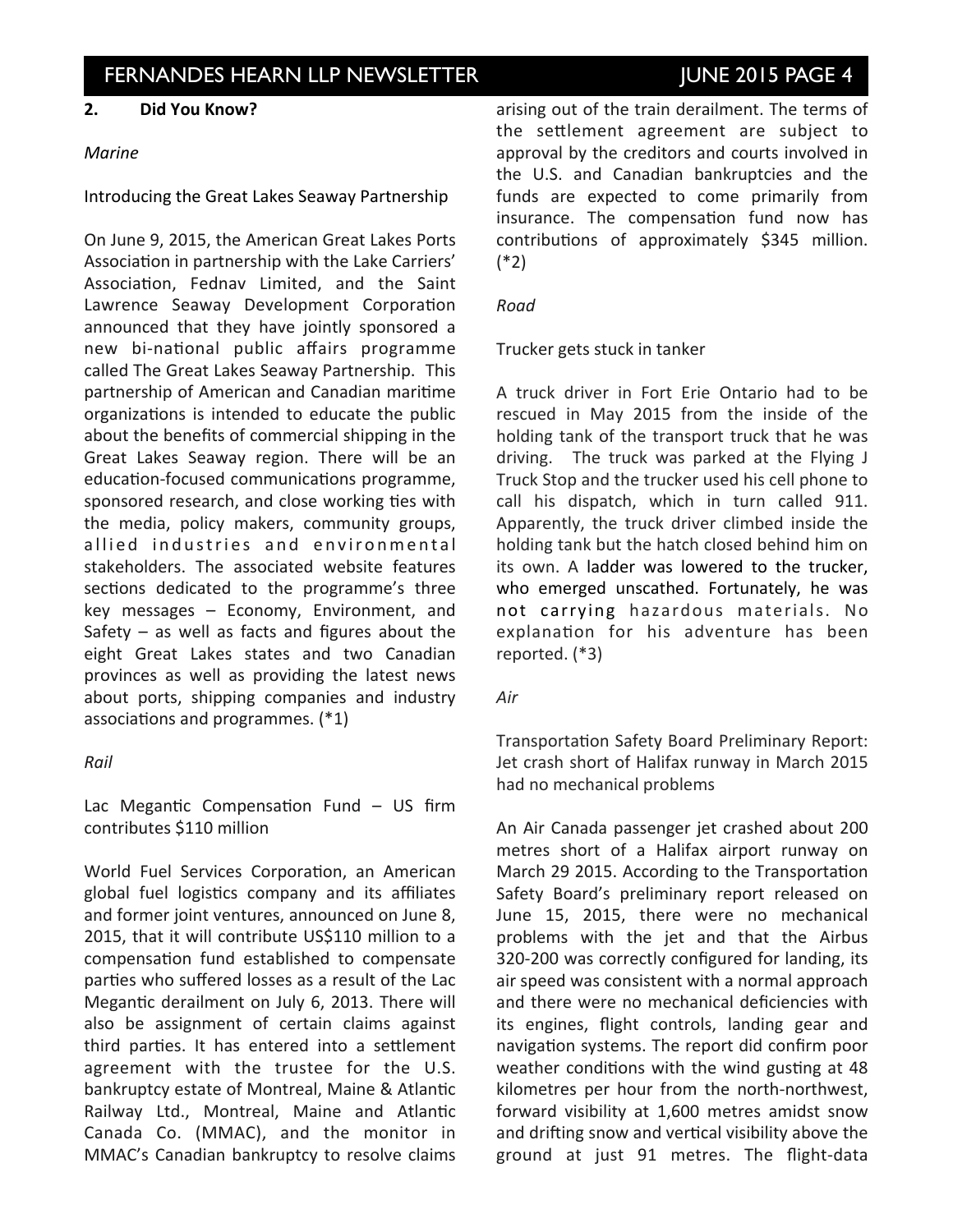# INVESTOR NEWSLETTER ISSUE NEWSLETTER TERMINE 2015 PAGE 5

recorder and cockpit voice recorder have been examined, but pilot training, experience and human performance aspects are still to be considered in this ongoing investigation. Further review will include production of an animation of the flight profile, completion of a site survey illustration, examination of key aircraft components and review of cabin crashworthiness and passenger evacuation procedures. There are a number of class action lawsuits that have been commenced against Air

Canada for personal injuries arising out the crash.  $(*4)$ 

*Kim E. Stoll*

#### *Endnotes*

- (\*1) Sourced from canadianshipper.com
- (\*2) Sourced from canadianunderwriter.ca
- (\*3) Sourced from The Ottawa Sun

(\*4) Sourced from canadianunderwriter.ca

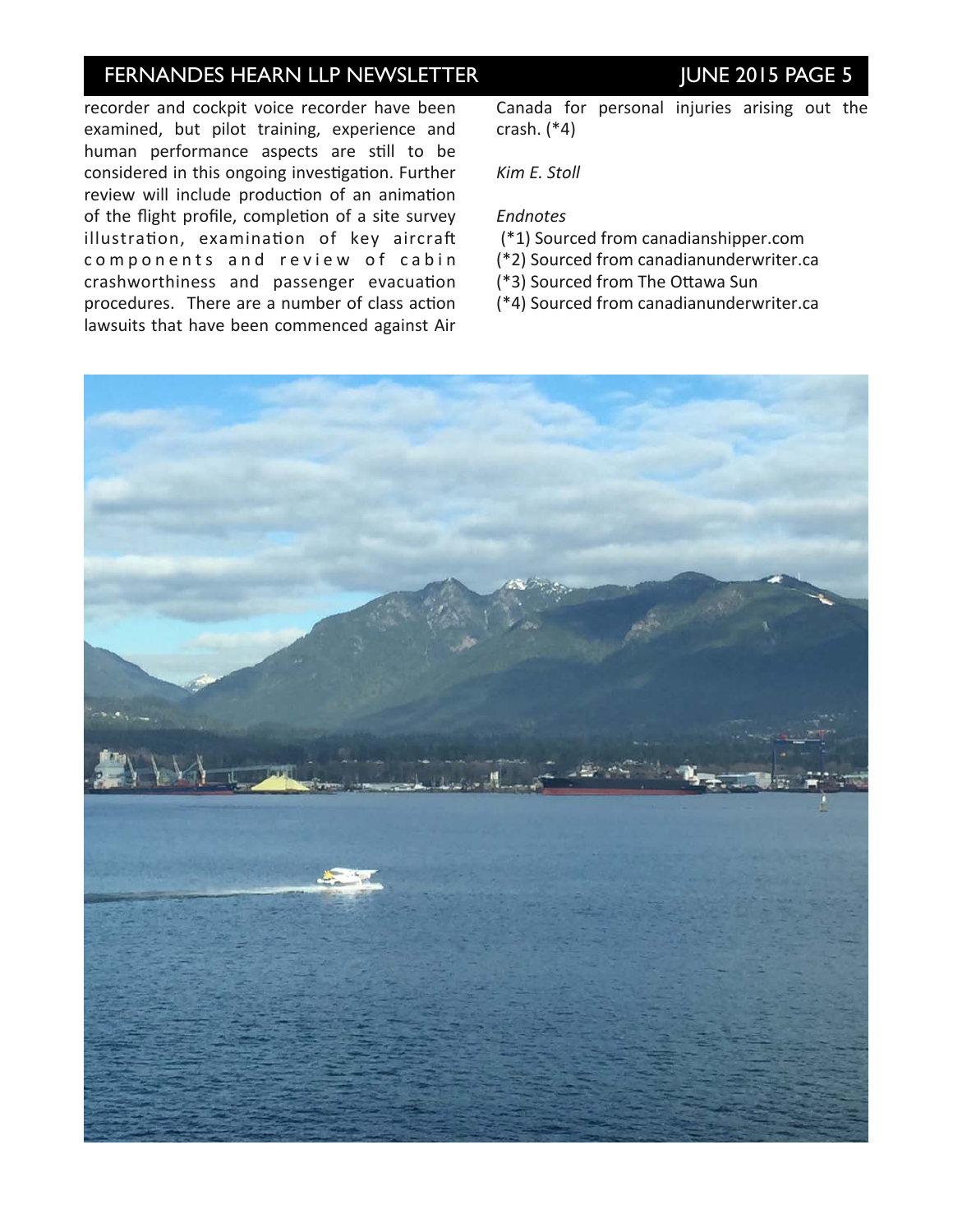## INVESTOR NEERN ISSUE NEWSLETTER ISSUE ISSUE NOT THE 2015 PAGE 6

### **3.** When Worlds Collide: Federal Court *in* rem Maritime Claim Preempted by Quebec **Superior Court Bankruptcy Proceeding**

LF Centennial Ptd. Ltd. ("LF Centennial") commenced an action *in rem* in the Federal Court of Canada against shipments of garments stowed in (or that had been stowed in) sixty ocean containers.  $(*1)$  Each of the sixty containers was named as a defendant. As stated by the court in this decision:

> *"This appeal brings to the fore complex issues relating to the interplay between the law* of bankruptcy and maritime law, as well as the relationship between the jurisdiction of this Court in matters of *admiralty and the jurisdiction of provincial* superior courts in matters of bankruptcy *and insolvency".*

#### *Matter History and the Federal Court Proceeding*

LF Centennial acts as a buying agent for garment retailers. Mexx Canada Company ("Mexx") is a clothing retailer who purchased a significant amount of garments through LF Centennial. Mexx defaulted on various payments owing to LF Centennial. LF Centennial commenced it's in rem action – whereby, through the Federal Court process, it obtained the issuance of a warrant on December 23, 2015 for the arrest of the shipments  $-$  totaling 155,000 garments that Mexx had purchased from suppliers based in Europe, China, Bangladesh and India. LF Centennial asserted its claim on the basis that, as an unpaid seller, it was exercising a right to stop the goods in transit.  $(*2)$  The essence of the *in rem* action involves the enforcement of a claim against certain maritime property providing the plaintiff with security for its claim pending the actual trial adjudication.

On January 5, 2015, LF Centennial and Mexx reached an agreement on terms for the arrested cargo to be released from arrest. The parties reached a 'bail' agreement allowing Mexx to ship the garments to its stores to sell them, in return for which Mexx agreed to deposit into an escrow account the proceeds of the sale of the garments up to a certain amount. The proceeds realized would then stand as bail  $-$  for LF Centennial's purposes being security for its claim - without prejudice to the parties' respective rights. In this regard Mexx agreed to the arrangement without any admission that the Federal Court had jurisdiction over the matter or that LF Centennial was entitled to arrest the garments. 

### The Bankruptcy and Proceedings in the Quebec *Superior Court*

In the meantime there had been legal proceedings of a different nature in a different court. On December 3,  $2014$  – prior to the issuance of the arrest warrant for the garments -- Mexx had filed a "Notice of Intention to Make a Proposal" ("NOI") pursuant to the *Bankruptcy* and Insolvency Act (\*3). The NOI mechanism starts the process whereby a person or company can obtain 'creditor protection' with a view to devising a plan to contend with oppressive debt loads (that meet certain criteria) in the hope that affairs can be restructured without bankruptcy proceedings. The approach involves the filing of a "proposal" for creditors, which, if approved, can stave off the bankruptcy process.

Immediately after the filing of the NOI, Mexx commenced restructuring proceedings before the Quebec Superior Court. The NOI filing provided Mexx the benefit of the stay of proceedings set out at section 69 of the *Bankruptcy and Insolvency Act*. Generally speaking, section 69 prohibits a creditor from commencing or continuing any action or proceedings for the recovery of a debt owed against a party filing an NOI. In the course of these events, Richter Advisory Group Inc. ("Richter") was appointed as the trustee to the Mexx insolvency proceeding. Further, on December 16, 2014, Mexx successfully applied to the Quebec Court to extend the time to file the "proposal" and for permission for Mexx to liquidate certain inventory and equipment for proceeds to be factored into the eventual proposal for creditors.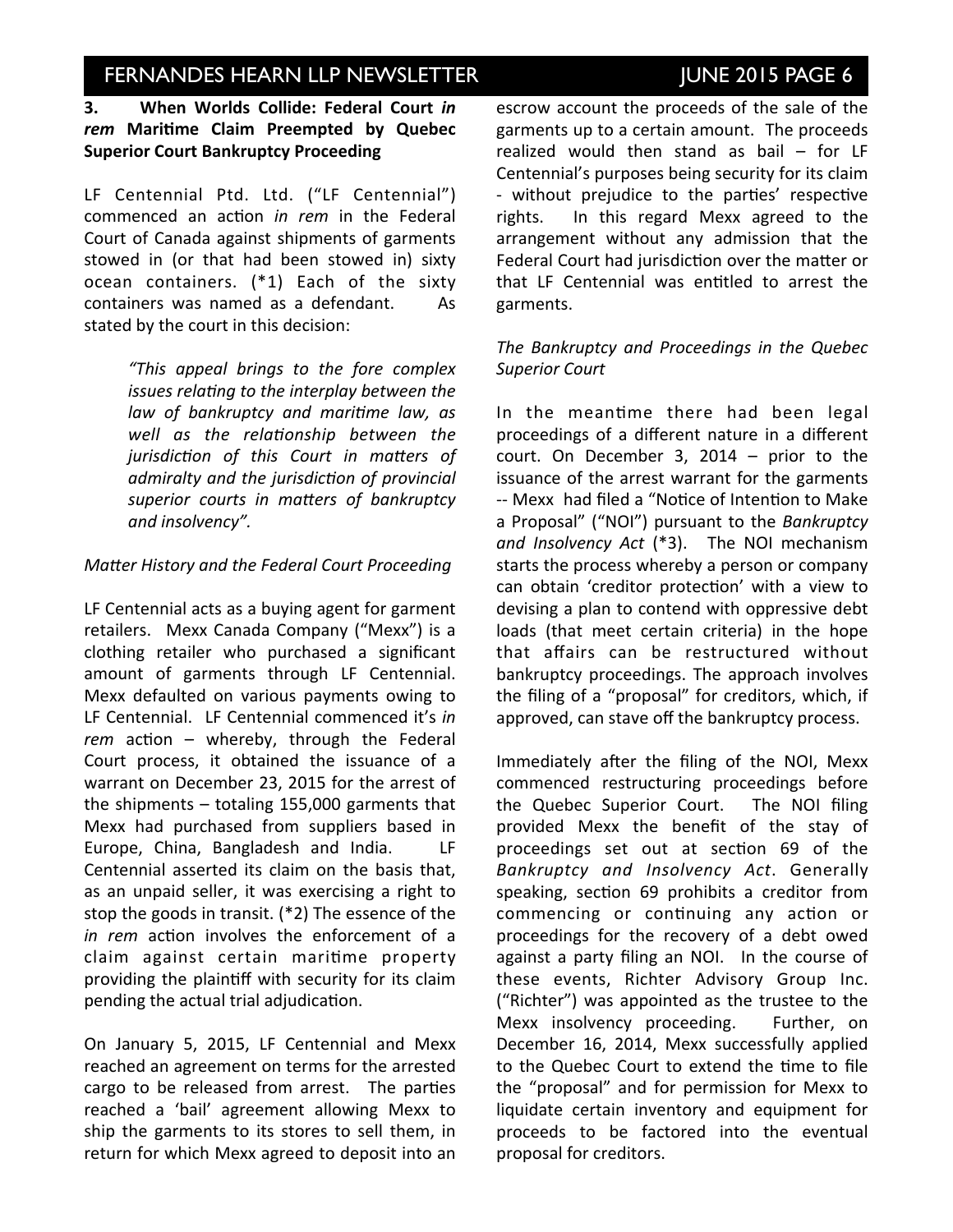## INVESTOR NEARN LLP NEWSLETTER ISSUE ISSUE NOT THE 2015 PAGE 7

The Dispute and the Unraveling of the Arrest of *the Cargo*

On January 6, 2015, Mexx and LF Centennial appeared before the Quebec Superior Court and informed the Court of the arrest and the agreement for the release of the containers. On the consent of the parties LF Centennial then agreed to release all the cargo from arrest.

Mexx and Richter then appeared in the Federal Court action as "intervenors" seeking to quash the arrests and to strike the *in rem* action by asserting the existence of the insolvency proceedings before the Quebec Superior Court. The intervenors also asserted that the Federal Court lacked jurisdiction over the claim, and also sought the dismissal of the action on the basis that it was an abuse of process of the court.

The Federal Court Prothonotary hearing the matter accepted Mexx's submissions that the Plaintiff knew, at the time it commenced the Federal Court proceedings, that Mexx was the owner of the garments and, by virtue of the above mentioned 'stay' that came with the filing of the NOI, and the plaintiff had no right to institute its *in rem* claim without first obtaining permission of the Quebec Court, which it did not do. The Prothonotary also found that the Plaintiff and its counsel knew or ought to have known of the NOI failed to disclose the existence of the restructuring proceedings in the Quebec Court when it applied to the Federal Court for the arrest of the garments.

In the result, the Prothonotary "granted aid" to the Quebec Court, as requested by the intervenors, ordering that (i) the Plaintiff respect the stay and other related orders from the Quebec Court, (ii) that the Federal Court action itself be "stayed", discharging the arrest of the garments and (iii) declaring that Mexx could remove from escrow any of the proceeds deposited pursuant to the aforementioned bail agreement. 

While not central to his decision, the Prothonotary also commented that, even if he had not granted the above orders, he would have considered striking the Federal Court claim on the basis that the Federal Court lacked jurisdiction over the claim on the basis that the claim did not arise from a contract for the carriage of goods or for the use of or hire of a ship, but simply concerned an alleged breach of a contract for the sale of goods. By extension, with such a finding, the arrest warrants should not have been issued in the first place by the Federal Court. (\*4).

#### *LF Centennial Appeals*

On appeal to a judge of the Federal Court, LF Centennial challenged the ruling that the Federal Court action be stayed and that the security from the arrests be dissolved because LF Centennial did not apply to the Quebec Court for permission to exercise its "stoppage in transit" rights. LF Centennial also challenged the suggestion that the Federal Court did not have jurisdiction over the claim. The appeal court addressed both issues.

#### 1) Should the Federal Court action been stayed?

The judge on the appeal first took into consideration s. 188(2) of the Federal Courts Act (\*5) which provides as follows:

> All courts and the officers of all courts shall *severally act in aid of and be auxiliary to each other in all matters of bankruptcy, and an order of one court seeking aid, with a request to another court, shall be*  deemed sufficient to enable the latter court *to* exercise, in regard to the matters directed by the order, such jurisdiction as either the court that made the request or *the court to which the request is made could exercise in regard to similar matters within* its jurisdiction.

Simply put  $-$  the Federal Court, by its own enabling legislation, is to recognize and cooperate with legitimate bankruptcy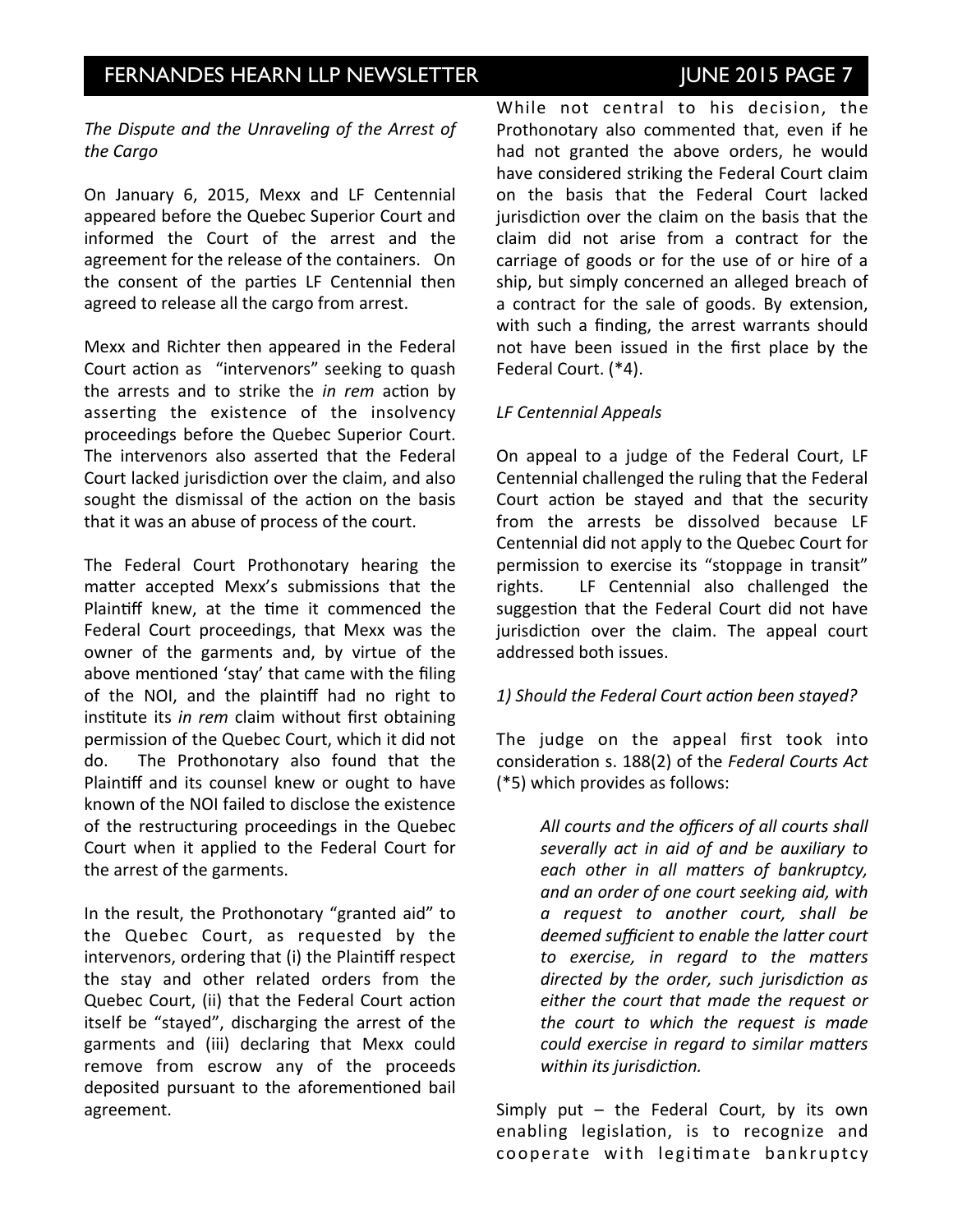## INVESTOR NEARN LLP NEWSLETTER ISSUE ISSUE NOT THE 2015 PAGE 8

proceedings pending in another court. The judge accordingly found that the Prothonotary was correct in staying the *in rem* action, as this was necessary to give effect to the stay in effect by virtue of the NOI filed in the Quebec proceedings. The judge found that the plaintiff had had no right to institute the *in rem* action without first obtaining permission of the Quebec Court  $(*6)$  and that, absent such leave, the Federal Court action was necessarily ineffective.

#### 2) Does the Federal Court have jurisdiction over the matter?

LF Centennial submitted that its cause of action for stoppage in transit of cargo carried pursuant to multimodal bills of lading fell within the maritime jurisdiction of the Federal Court. As noted by the judge, while the relevant grant of subject matter jurisdiction (\*7) "must be read purposively, it cannot be stretched indefinitely". The judge found that the plaintiff's claim did not arise out of a contract for the carriage of goods or for the use or hire of a ship, but flowed exclusively from contracts of sale. These contracts could not be interpreted as having anything to do with the carriage of the garments. The judge ratified the Prothonotary's commentary on point, noting that "... it would be an impermissible, unwarranted and *unconstitutional extension of this Court's jurisdiction over maritime and admiralty law to deal* with such a matter".

Counsel for the plaintiff unsuccessfully tried to substantiate a connection between its claim and maritime law, citing the fact that all of the arrests were made on cargo that was shipped by sea. The court refused to accept this as amounting to any such required connection, noting that most of the garments were already in storage in warehouses far removed from any port having already been delivered to Mexx when the arrests took place. The court also noted that most of the garments were no longer in the hands of any carriers or in the course of transit when the arrests were carried out.

Counsel for the plaintiff also asserted that stoppage of goods in transit is a remedy recognized by maritime law. While being in agreement on this point, the judge cited this as immaterial in the current case, as there were no such rights for the plaintiff to exercise, it appearing that the carriage of the garments had already ended  $-$  with delivery taking place, and the shipper thereby giving up possession  $-$  by the time that the arrests were effected. The court also noted that, in any event, the mere existence of a remedy does not determine whether a court has jurisdiction: "...the remedy *is* the accessory, not the principal". In the absence of any evidence to the contrary, any rights that the plaintiff may have had as an unpaid vendor fell within the rubric of "property and civil rights" not falling within the Federal Court jurisdiction. The court noted that such a claim should have been exercised before the Quebec Superior Court, having jurisdiction over such claims. (\*8)

### *Conclusion*

On the basis of the foregoing, the Federal Court action was dismissed and all of the garments were released from arrest.

This case illustrates the complexity that often comes with litigation strategy: which court to sue in? Do proceedings elsewhere somehow affect which rights can be asserted, and *when* and *how* such rights can be advanced? This case also illustrates that, while the *in rem* arrest remedy may be advantageous if not aggressive (being a mechanism that generally speaking is not available in the other courts), caution must be employed in embarking on such a course.

#### *Gordon Hearn*

#### *Endnotes*

#### (\*1) 2015 FC 214

(\*2) Also referred to as *stoppage in transitu*, being the act by which an unpaid vendor of goods stops the progress of the goods and resumes possession of them, while they are in the course of transit from the vendor to the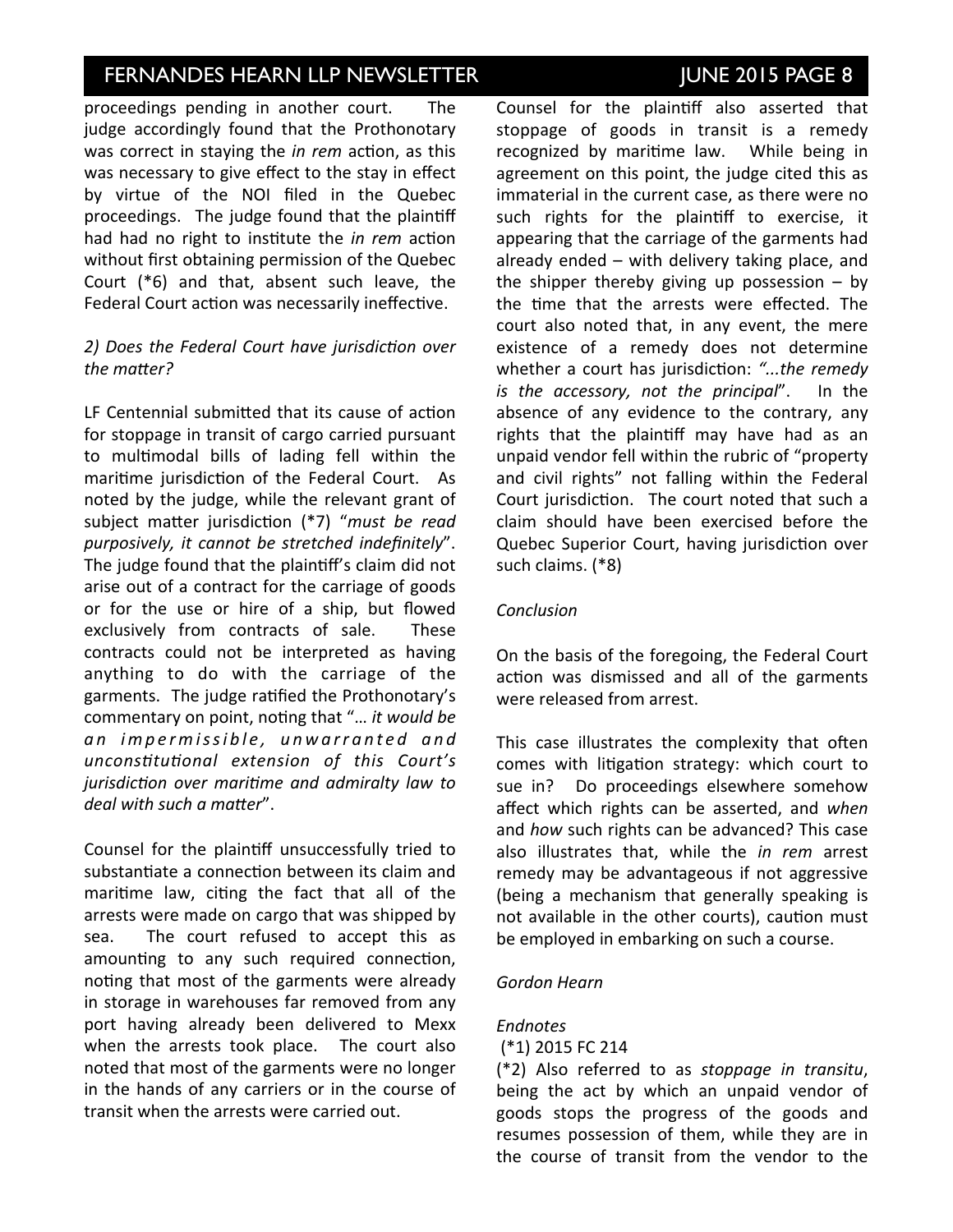## INVESTOR NEERN ISSUE NEWSLETTER ISSUE NOT THE 2015 PAGE 9

purchaser, but not yet actually delivered to the latter.

(\*3) R.S.C. 1985 c. B-3

 $(*4)$  The Federal Court is a court of limited "subject matter" jurisdiction. Only certain claims may be brought in the Federal Court. One such series of claims relates to the court's admiralty jurisdiction, upon which is found the *in rem* remedy. The Court does not have jurisdiction over simple debt matters such as that arising from the purchase of goods.

(\*5) R.S.C. 1985, c. F-7

 $(*6)$  Section 69.5 of the Bankruptcy and Insolvency Act provides that a creditor who is 

affected by the effect of the stay order that comes with the filing of an NOI may apply to the court for a declaration that the stay does not operate in respect of that creditor or person. (\*7) *Federal Courts Act*, s. 22(2)

(\*8) The Quebec Superior Court, as for the 'Superior Courts' of the other provinces, has what is referred to as 'inherent jurisdiction', whereby the court can adjudicate all claims coming before it (with the exception of a limited list of types of claims that, as fixed by statute, must be specifically brought before a certain court).

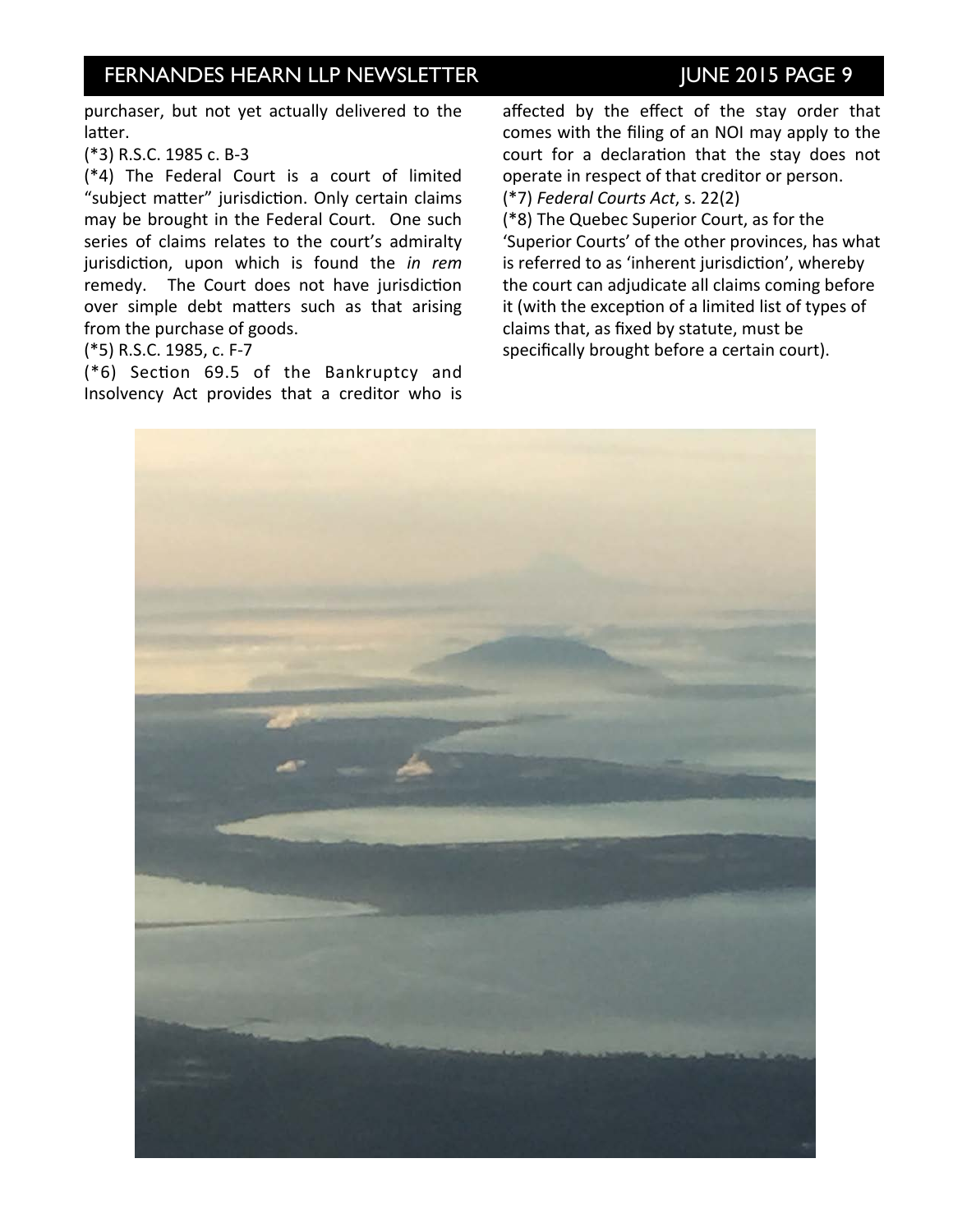### 4. Critical Developments in Air Cargo **Security in Canada**

In 2014, the World Bank promoted Canada to  $12<sup>th</sup>$ position in its global Logistic Performance Index (LPI) rankings, up from  $14<sup>th</sup>$  in the 2010 and 2012 evaluations, but still down from  $10<sup>th</sup>$  place in 2007. Efficient and reliable logistics services are critical to supply chains that feed the national economy. While Canada outperforms many nations, it continues to languish as compared to leading Northern European economies, Singapore, Japan and, importantly, the United States, which prior to 2012 was ranked below Canada. 

One major initiative that may boost Canada's performance is continued investment in and enhancement of the Air Cargo Security Program (the "Program"). The Program, which is today in effect pursuant to the *Canadian Aviation Security Regulations, 2012, represents a regulatory* framework designed to meet the dual and potentially competing interests of maximal security of air cargo and optimized logistics services efficiency.

The Program has assisted in serving these goals, yet further improvements are both possible and attainable. Transport Canada has conducted stakeholder consultation and has formally announced its intention to overhaul the current framework, with a rolling implementation from Fall, 2015 through Fall, 2016.

While the details of the updates are yet to be revealed, there are two seismic changes, which will affect how logistics service providers will handle air cargo in Canada. Such changes will create supply chain efficiencies facilitating logistics service providers to better meet their clients' expectations and needs.

#### *Known Consignor Status*

Shippers will now be able to apply for accreditation to perform in-house screening services of cargo. Currently, screening must be performed by either an Air Carrier or by a

Regulated Agent, to whom the goods were tendered by the shipper. The Regulated Agent must then provide the goods to a Certified Agent for carriage functions to deliver the postscreened goods to an Air Carrier.

The amended Regulations will provide for a new category of participant labeled as a "Known Consignor". The Known Consignor will, upon accreditation by Transport Canada, be able to sidestep the Regulated Agent by rigorously screening packages to be tendered for transportation by air itself. The Known Consignor will then be able to tender the screened cargo directly to a Certified Agent, who will then provide the secured goods to an Air Carrier thereby maintaining the uninterrupted secure chain of custody. Whereas attainment of Known Consignor status will require significant investment for shippers to bring their practices and facilities in line with the requisite standards to ensure the integrity of air cargo, these costs will be alleviated in the long term by the cost savings by obviating the stoppage at a Regulated Agent. Bottlenecking will also be reduced at airports and at Regulated Agents, improving the shipper's supply chain efficiency.

### *Authorized Cargo Administrator*

Another new participant category will be "Authorized Cargo Administrator". This status will have to be attained by third party logistics service providers who direct the movement of secure cargo without coming into contact with the goods. The obtainment of accreditation will be key to the competitiveness of logistics service providers participating in the air cargo market.

It is critical that industry players remain abreast of these developments internally and discuss these with their shipper clients. Early movement by shippers and other stakeholders will undoubtedly be rewarded as all participants adapt to this new environment and the accreditation process will almost certainly become inundated with certification requests.

#### *Mark Glynn*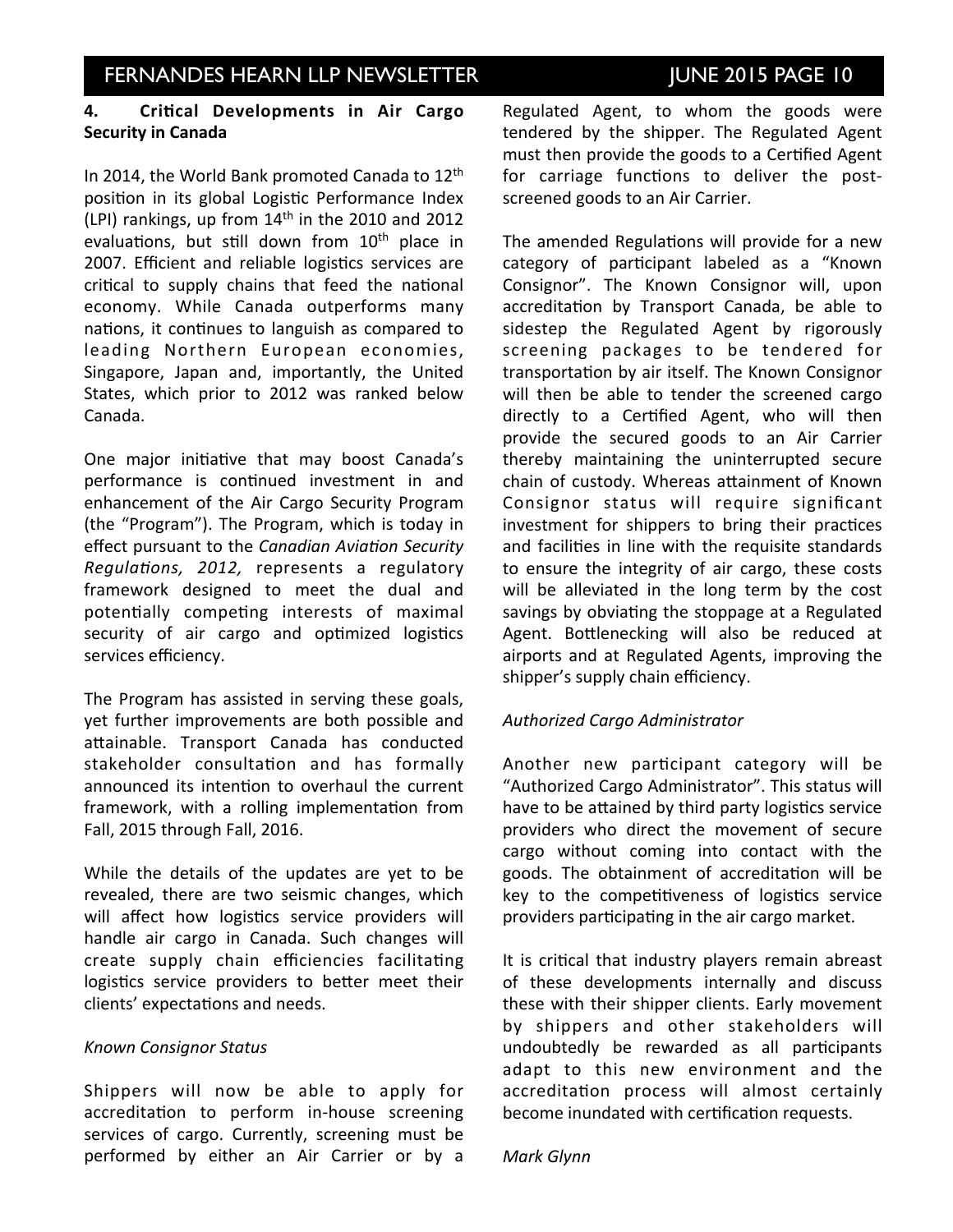## INVESTOR NEERN ISSUE NEWSLETTER ISSUE NOT THE 2015 PAGE 11

### **5.** The Growing Regulatory Requirements for the Insurance Industry to Protect Consumers **from Cyber-Security Risks**

The insurance industry in Canada and globally is faced with growing regulatory requirements to protect the personally identifiable information of insurance industry consumers from cybersecurity risks.

The mounting regulation in this area addresses the fact that threats to cyber-security are growing rapidly, most notably from cybercrime and online industrial espionage.  $(*1)$  A recent report by the Centre for Strategic and International Studies estimates that the annual global cost of digital crime is roughly \$400 billion USD.  $(*2)$ 

### The United States' NAIC Guidelines:

The *National Association of Insurance Commissioners* (the "NAIC") is the United States' standard-setting and regulatory support association in the field of insurance. Members of the NAIC regulate the conduct of insurance companies and agents in their respective jurisdictions across the United States. (\*3)

The NAIC recently released a set of industry values entitled, "Principles for Effective Cybersecurity: Insurance Regulatory Guidelines" (the "NAIC Guidelines"), which establishes principles that aim to protect the personally identifiable information of insurance industry consumers from cyber-security risks.

The NAIC Guidelines include security principles such as:

• Principle 1: State insurance regulators have a responsibility to ensure that personally identifiable consumer information held by insurers, producers and other regulated entities is protected from cyber-security risks. Additionally, state insurance regulators should mandate that these entities have systems in place to alert consumers in a timely manner in the event of a cyber security breach. State insurance regulators should collaborate with insurers, insurance producers and the federal government to achieve a consistent, coordinated approach;

- Principle 2: Confidential and/or personally identifiable consumer information data that is collected, stored and transferred inside or outside of an insurer's, insurance producer's or other regulated entity's network should be appropriately safeguarded;
- Principle 5: Regulatory guidance must be risk-based and must consider the resources of the insurer or insurance producer, with the caveat that a minimum set of cyber-security standards must be in place for all insurers and insurance producers that are physically connected to the Internet and/or other public data networks, regardless of size and scope of operations;
- Principle 8: Insurers, insurance producers, other regulated entities and state insurance regulators should take appropriate steps to ensure that third parties and service providers have controls in place to protect personally identifiable information:
- Principle 10: Information technology internal audit findings that present a material risk to an insurer should be reviewed with the insurer's board of directors or appropriate committee thereof; and
- Principle 12: Periodic and timely training, paired with an assessment, for employees of insurers and insurance producers, as well as other regulated entities and other third parties, regarding cyber-security issues is essential.  $(*4)$

#### Canada's OFSI Memorandum:

In Canada, the Office of the Superintendent of Financial Institutions ("OSFI") is an independent agency of the Government of Canada reporting to the Minister of Finance, being the sole regulator of banks, and the primary regulator of insurance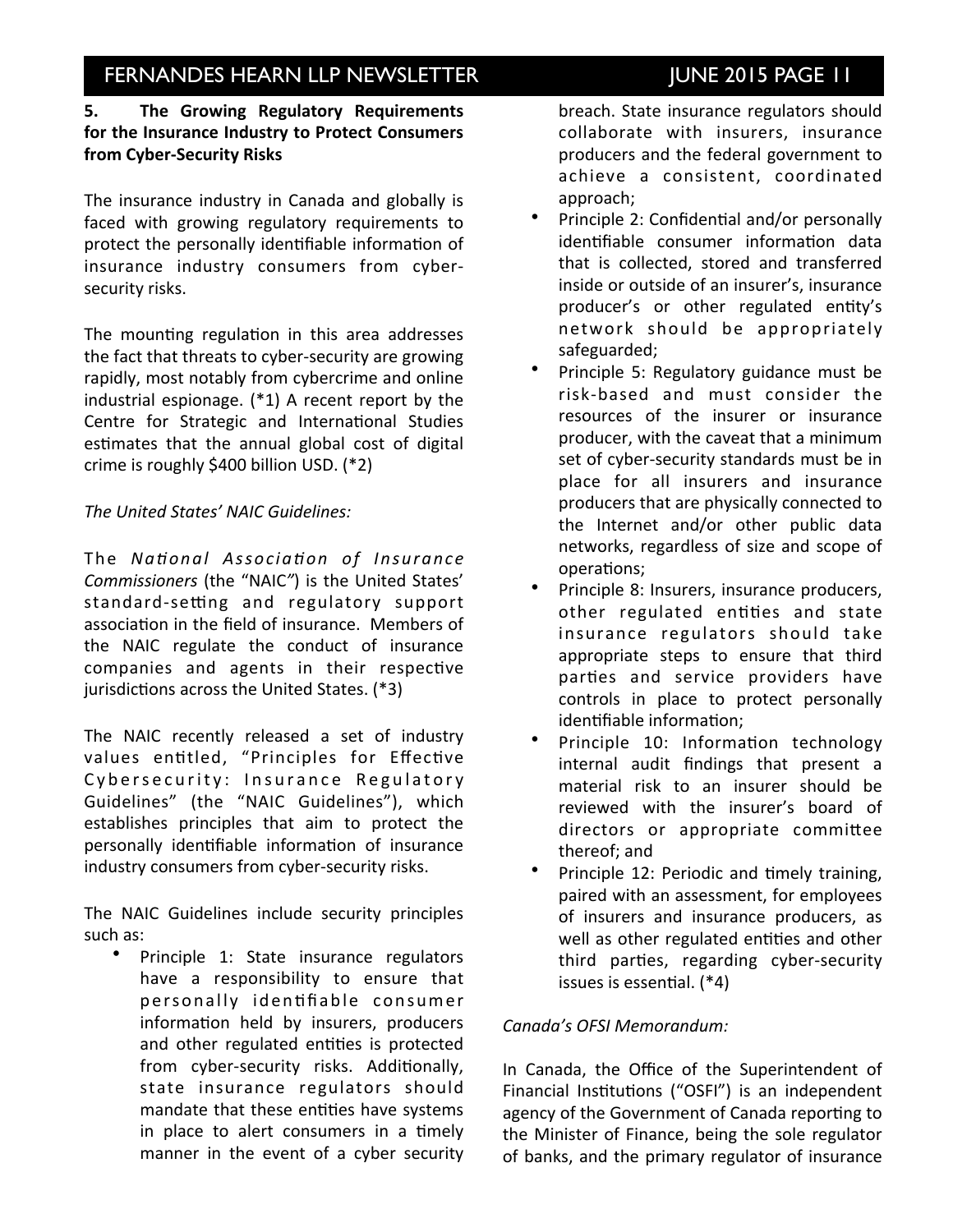companies, trust companies, loan companies, and pension plans in Canada. (\*5)

In Canada, the OFSI released a memorandum enunciating a set of cyber-security principles for federally regulated financial institutions on October 28, 2013 entitled, Cyber Security Self-Assessment Guidance (the "OFSI Memorandum"). The OFSI Memorandum states that:

> The increasing frequency and sophistication of recent cyber-attacks has *resulted in an elevated risk profile for*  many organizations around the world... Cyber security is growing in importance *due to factors such as the continued and increasing reliance on technology, the interconnectedness of the financial sector,* as well as the critical role that federally *regulated financial institutions ... play in* the overall economy. OSFI thus expects *[federally regulated financial institution]* Senior Management to review cyber risk *management policies and practices to* ensure that they remain appropriate and *e* ff e c tive in light of changing *circumstances and risks.* (\*6)

The OFSI suggests that the OFSI Memorandum is to be used as a template for the self-assessment activities of federally regulated financial institutions to assess their current level of preparedness, and to develop and maintain effective cyber-security practices.

The OFSI Memorandum includes security principles such as:

- Item 1.3: The federally regulated financial institution has a centrally managed group of cyber-security specialists that is responsible for threat intelligence, threat management and incident response;
- Item 1.8: Cyber-security training is provided to new and existing employees;
- Item 2.1: The federally regulated financial institution has a process to conduct regular and comprehensive cyber risk assessments that consider people (i.e.

employees, customers and other external parties), processes, data, technology across all its business lines and geographies; 

- Item 4.21: The federally regulated financial institution has the ability to automatically detect and block unauthorised network access (e.g. including wired, wireless and remote access); and
- Item 6.21: A Senior Management committee has been established that is dedicated to the issue of cyber risk, or an alternative Senior Management committee has adequate time devoted to the discussion of the implementation of the cyber-security framework.  $(*7)$

The OFSI Memorandum can be viewed as informing the applicable standard of care required by Canadian federally regulated insurers and producers in the context of cyber-security. It remains to be seen whether the NAIC Guidelines will also have an impact on Canadian law and/or Canadian regulation in the future.

### *Tara Cassidy*

### *Endnotes*

 $(*1)$  "A special report on cyber-security: Defending the Digital Frontier", The Economist, Martin Giles, http://www.economist.com/news/ [special-report/21606416-companies-markets](http://www.economist.com/news/special-report/21606416-companies-markets-and-countries-are-increasingly-under-attack-cyber-criminals)and-countries-are-increasingly-under-attack[cyber-criminals,](http://www.economist.com/news/special-report/21606416-companies-markets-and-countries-are-increasingly-under-attack-cyber-criminals) (June 25, 2015) (\*2) "Net Losses: Estimating the Global Cost of Cybercrime", Center for Strategic and International Studies, June 2014 http:// [www.mcafee.com/us/resources/reports/rp](http://www.mcafee.com/us/resources/reports/rp-economic-impact-cybercrime2.pdf)[economic-impact-cybercrime2.pdf,](http://www.mcafee.com/us/resources/reports/rp-economic-impact-cybercrime2.pdf) (June 25, 2015)

(\*3) "Principles for Effective Cybersecurity: Insurance Regulatory Guidance," National Association of Insurance Commissioners, www.naic.org/index about.htm, (June 18, 2015) (\*4) "Principles for Effective Cybersecurity: Insurance Regulatory Guidance," National Association of Insurance Commissioners, http:// [www.naic.org/documents/](http://www.naic.org/documents/committees_ex_cybersecurity_tf_final_principles_for_cybersecurity_guidance.pdf)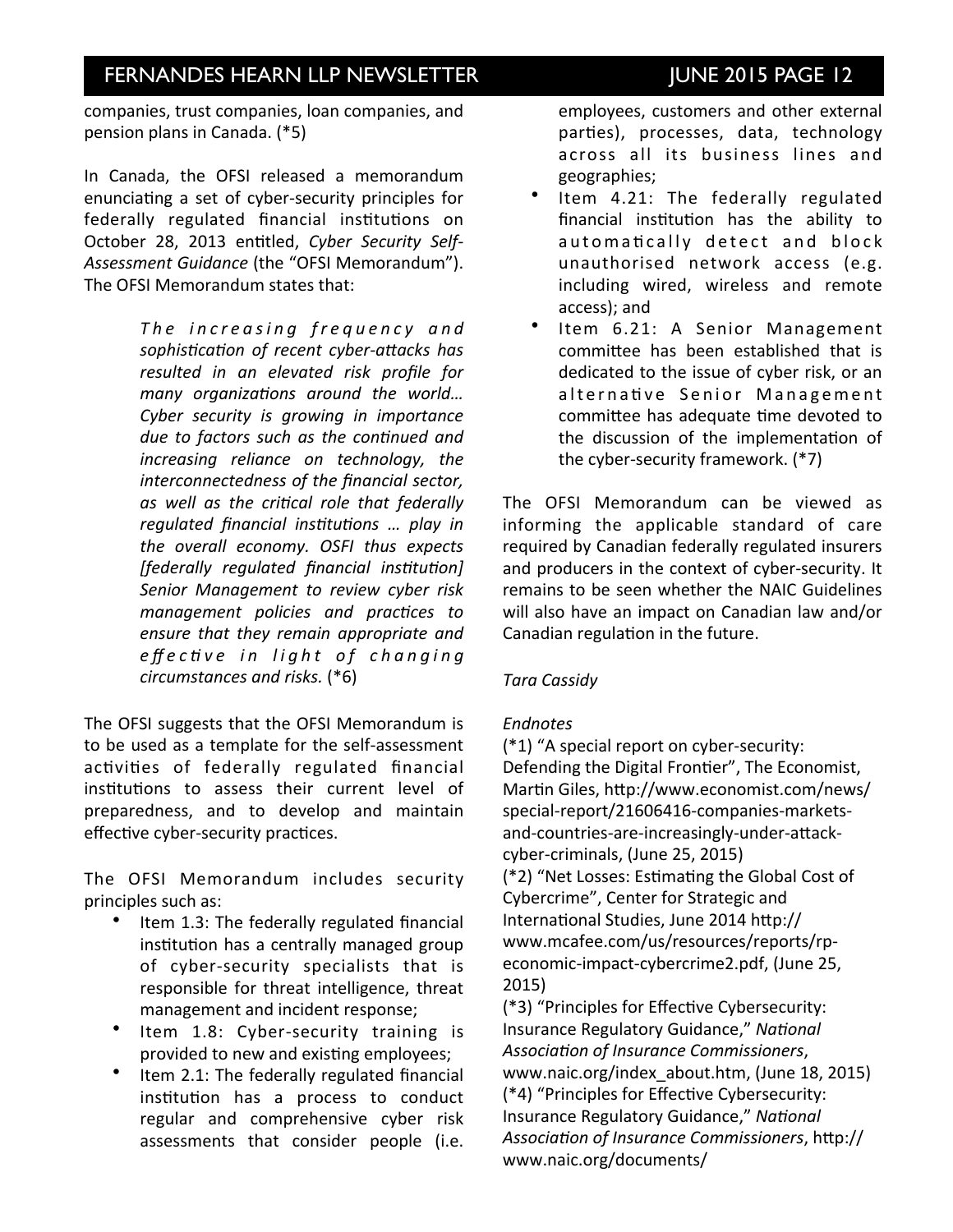committees\_ex\_cybersecurity\_tf\_final\_principles [\\_for\\_cybersecurity\\_guidance.pdf,](http://www.naic.org/documents/committees_ex_cybersecurity_tf_final_principles_for_cybersecurity_guidance.pdf) (June 25, 2015) (\*5) Office of the Superintendent of Financial Institutions, http://www.osfi-bsif.gc.ca/eng/ [pages/default.aspx,](http://www.osfi-bsif.gc.ca/eng/pages/default.aspx) (June 25, 2015) (\*6) "Cyber Security Self-Assessment Guidance," Office of the Superintendent of Financial

Institutions, http://www.osfi-bsif.gc.ca/eng/fi-if/ [in-ai/pages/cbrsk.aspx,](http://www.osfi-bsif.gc.ca/eng/fi-if/in-ai/pages/cbrsk.aspx) (June 18, 2015) (\*7) "Cyber Security Self-Assessment Guidance," Office of the Superintendent of Financial Institutions, http://www.osfi-bsif.gc.ca/eng/fi-if/ [in-ai/pages/cbrsk.aspx,](http://www.osfi-bsif.gc.ca/eng/fi-if/in-ai/pages/cbrsk.aspx) (June 18, 2015)